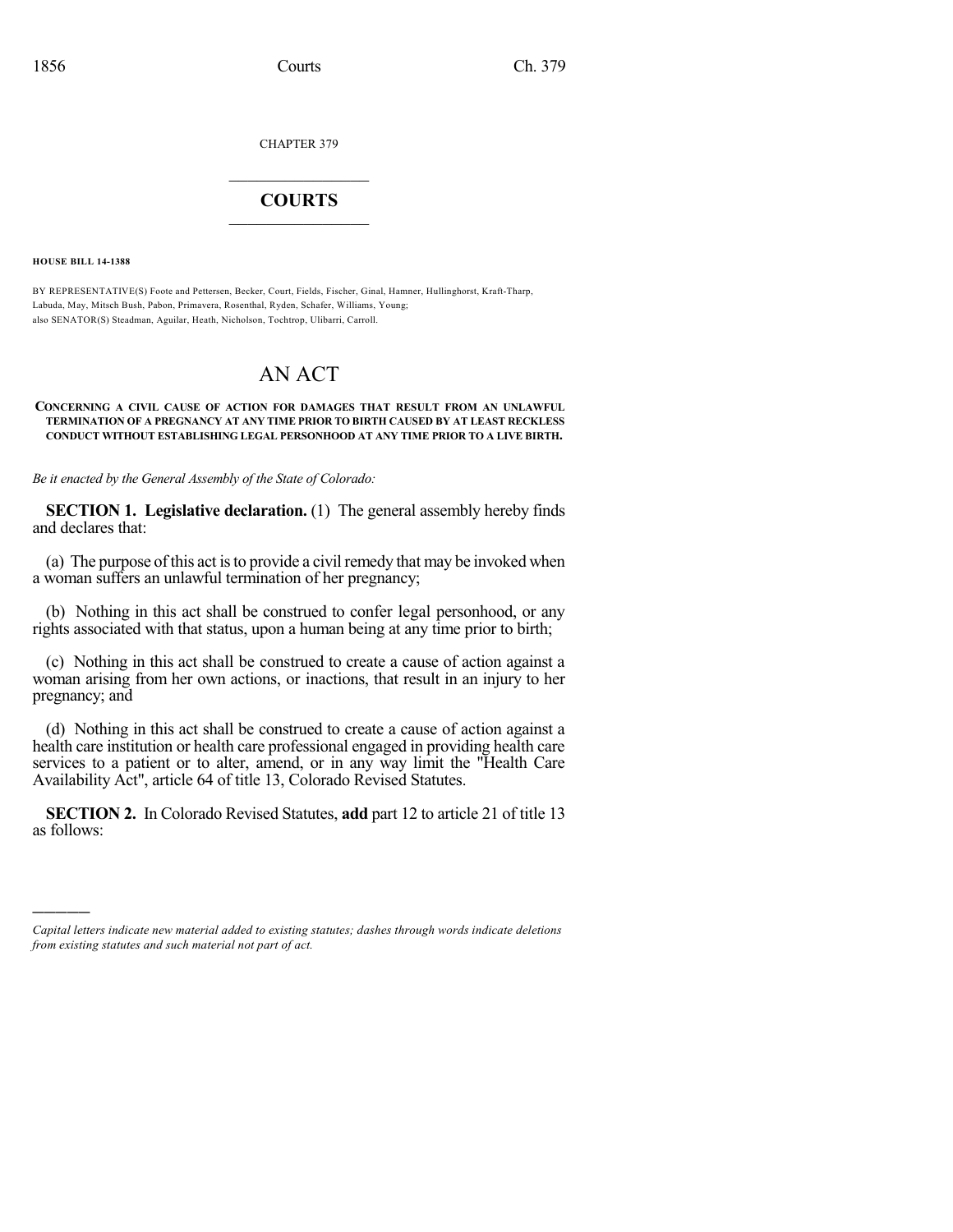## PART 12 DAMAGES FOR UNLAWFUL TERMINATION OF PREGNANCY

**13-21-1201. Short title.** THIS PART 12 IS KNOWN AND MAY BE CITED AS THE "CIVIL REMEDY FOR UNLAWFUL TERMINATION OF PREGNANCY ACT".

13-21-1202. Legislative declaration. The GENERAL ASSEMBLY HEREBY DECLARES THAT THE PURPOSE OF THIS PART 12IS TO PROVIDE AN APPROPRIATE CIVIL REMEDY TO A WOMAN WHO SUFFERS AN UNLAWFUL TERMINATION OF HER PREGNANCY, WITHOUT ESTABLISHING THE LEGAL PERSONHOOD OF AN UNBORN HUMAN BEING.

**13-21-1203. Definitions.** AS USED IN THIS PART 12, UNLESS THE CONTEXT OTHERWISE REQUIRES:

(1) "CONSENT" HAS THE SAME MEANING AS PROVIDED IN SECTION 18-1-505, C.R.S.

(2) "INTENTIONALLY"HAS THE SAME MEANING AS PROVIDED IN SECTION 18-1-501 (5), C.R.S.

(3) "KNOWINGLY" HAS THE SAME MEANING AS PROVIDED IN SECTION 18-1-501 (6), C.R.S.

(4) "PREGNANCY" MEANS THE PRESENCE OF AN IMPLANTED HUMAN EMBRYO OR FETUS WITHIN THE UTERUS OF A WOMAN.

(5) "RECKLESSLY" HAS THE SAME MEANING AS PROVIDED IN SECTION 18-1-501 (8), C.R.S.

(6) "UNLAWFUL TERMINATION OF PREGNANCY" MEANS THE TERMINATION OF A PREGNANCY BY ANY MEANS OTHER THAN BIRTH OR A MEDICAL PROCEDURE, INSTRUMENT,AGENT,OR DRUGFOR WHICH THE CONSENT OF THE PREGNANT WOMAN, OR A PERSON AUTHORIZED BY LAW TO ACT ON HER BEHALF, HAS BEEN OBTAINED, OR FOR WHICH THE PREGNANT WOMAN'S CONSENT IS IMPLIED BY LAW.

**13-21-1204. Construction.** NOTHING IN THIS PART 12 SHALL BE CONSTRUED TO CONFER THE STATUS OF "PERSON" UPON A HUMAN EMBRYO, FETUS, OR UNBORN CHILD AT ANY STAGE OF DEVELOPMENT PRIOR TO LIVE BIRTH.

**13-21-1205. Damages - woman injured by the unlawful termination of a pregnancy.** (1) A WOMAN MAY BRING AN ACTION FOR DAMAGES IN ACCORDANCE WITH THIS PART 12 AGAINST ANY PERSON WHO INTENTIONALLY, KNOWINGLY, OR RECKLESSLY CAUSED AN UNLAWFUL TERMINATION OF HER PREGNANCY.

(2) (a) THE ACTION AUTHORIZED IN THIS SECTION IS IN ADDITION TO, AND DOES NOT LIMIT OR AFFECT, OTHER ACTIONS AVAILABLE BY STATUTE OR COMMON LAW, BEFORE OR AFTER THE EFFECTIVE DATE OF THIS PART 12.

(b) NOTHING IN THIS PART 12IS INTENDED TO ALTER,REPLACE,LIMIT,SUPERSEDE,